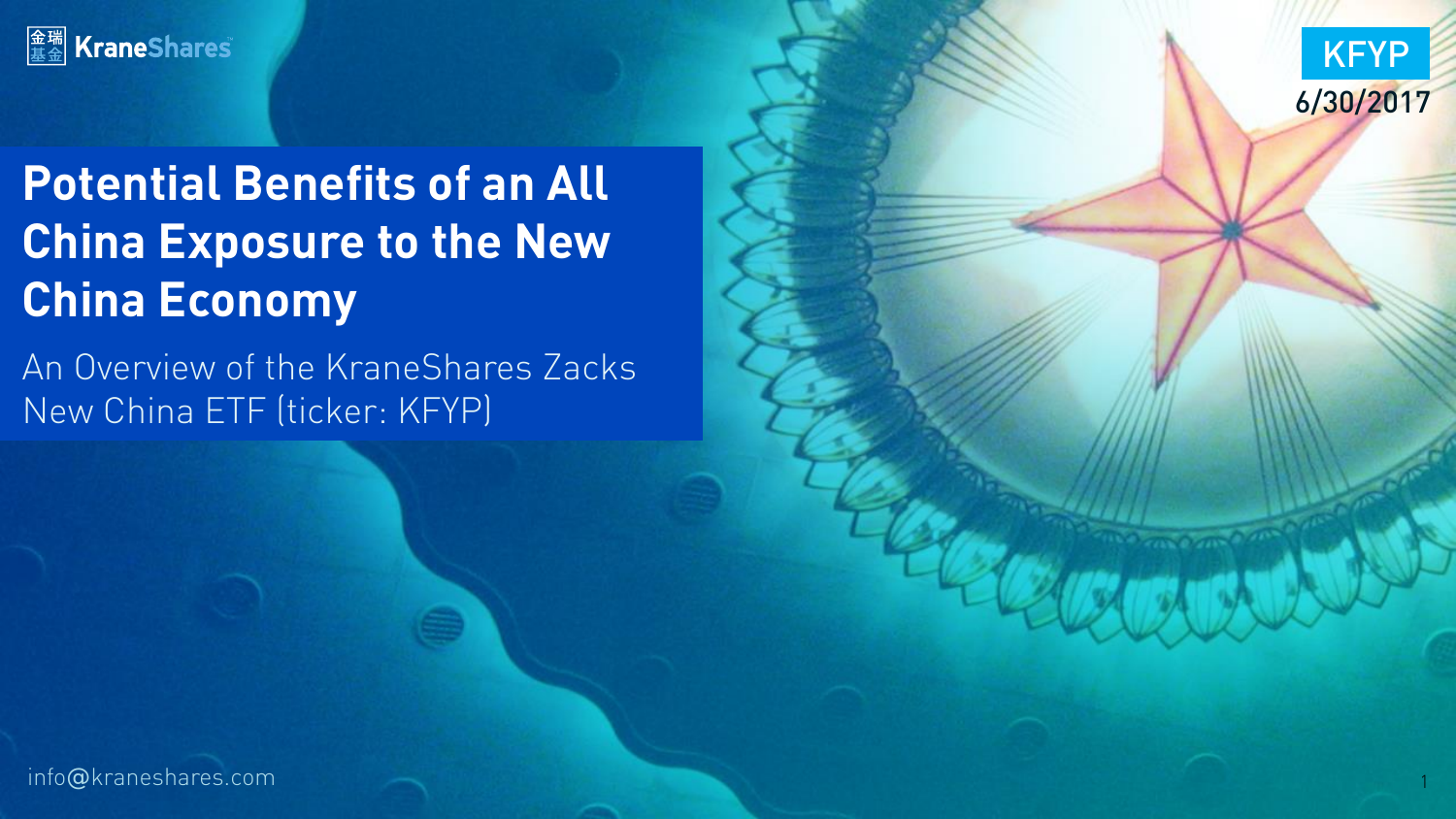#### |金瑞|<br>|基金| **KraneShares**

### **Introduction to KraneShares INTRODUCTION TO KEEP SHARES**

#### **About KraneShares**

Krane Funds Advisors, LLC is the investment manager for Krane Shares ETFs. The firm is focused on providing investors with strategies to capture China's importance as an essential element of a well-designed investment portfolio. KraneShares ETFs represent innovative, first to market strategies that have been developed based on the firm and its partners' deep knowledge of investing. These strategies allow investors to stay up to date on global strategies allow investors to stay up to date on global market trends and provide meaningful diversification.

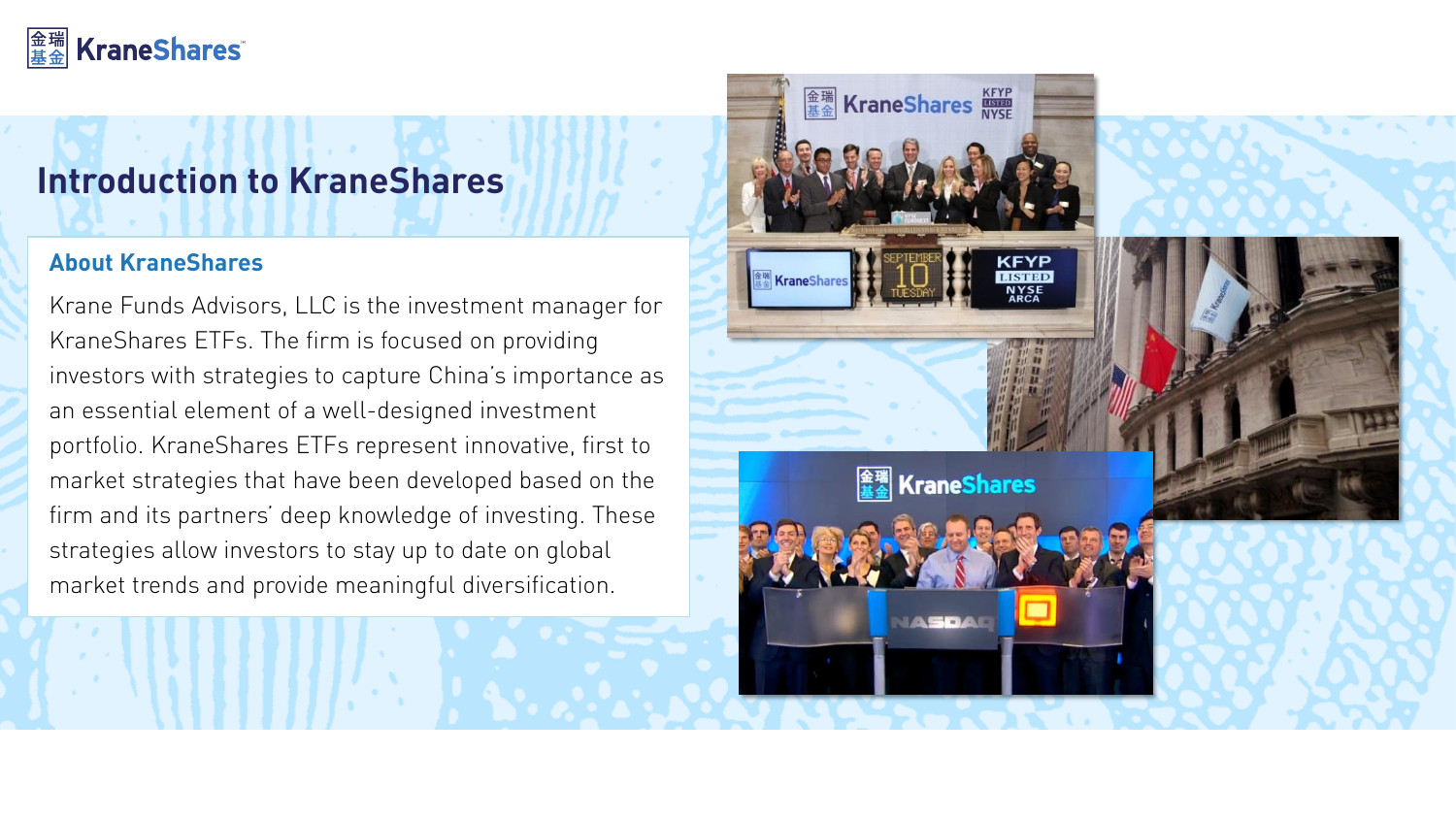



# **New China ETF\***

## **Investment Strategy:**

KFYP tracks the Zacks New China Index which takes a smart-beta\*\* approach to provide exposure to companies<br>Listed in Mainland China, Hong Kong and the United States whose primary business or businesses are important in the current Five-Year Plan of the central Chinese government. The sectors expected to benefit from the plan are evaluated and the stocks within each sector are subsequently ranked based on various investment factors, including price, cash flow, free cash flow, momentum and volatility. Based on the foregoing, the top 40 stocks are including price, cash flow, free cash flow, momentum and volatility. Based on the foregoing, the top 40 stocks are included in the fund's holdings.

#### **KFYP features:**

- An innovative strategy that offers an "all China" exposure to the "new China" economy.
- Exposure to sectors highlighted in China's Five Year Plan (FYP) such as technology, consumer staples, consumer discretionary, and health care . Less empire on manufacturing, financials and health care in manufacturing, financials and health care in manufacturing, financials and heavy industrials and heavy industrials and h materials that defined China's past economic plans.
- Exposure to large cap, mid cap, and small cap Chinese companies trading in Mainland China, Hong Kong and
- Smart beta\*\* investment strategy focused on sectors/industries highlighted in the FYP.

\*Formerly the KraneShares CSI New China ETF  $\frac{1}{2}$  is an investment style where  $\frac{1}{2}$  is an index designed to take a manager parager parager parager  $\frac{1}{2}$ perceived systematic biases or inefficiencies in the market.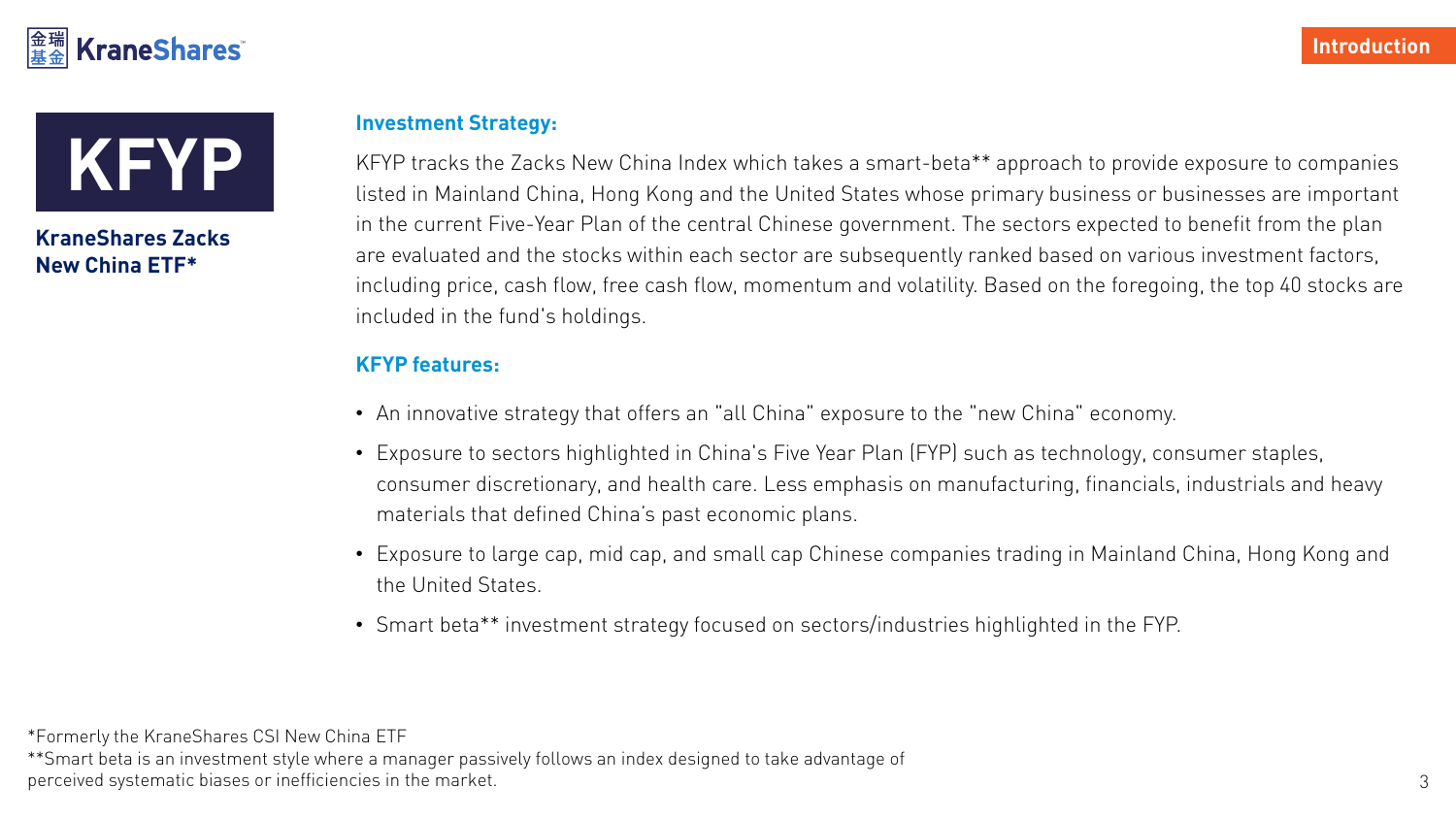

**Many popular China indexes do not include China's Mainland A share equity market**<br>Popular indexes, such as the MSCI China Index and the FTSE China 50 Index, define the investment universe for many emerging market funds. T companies listed on the Hong Kong Stock Exchange and recently Chinese companies that list in the United States, but does not include Mainland A-shares listed on the Shanghai and Shenzhen stock exchanges. The KraneShares Zacks New China ETF (KFYP) includes Mainland A shares. Shanghai and Shenzhen stock exchanges. The KraneShares Zacks New China ETF (KFYP) includes Mainland A shares.



<sup>1</sup>Data from SEI excluding cash, as of 6/30/2017<br><sup>2</sup>Data from Bloomberg, as of 6/30/2017  $3$ Data from FTSE, as of  $6/30/2017$ Due to rounding, the percentage might not add up to 100% Due to rounding, the percentage might not add up to 100% 4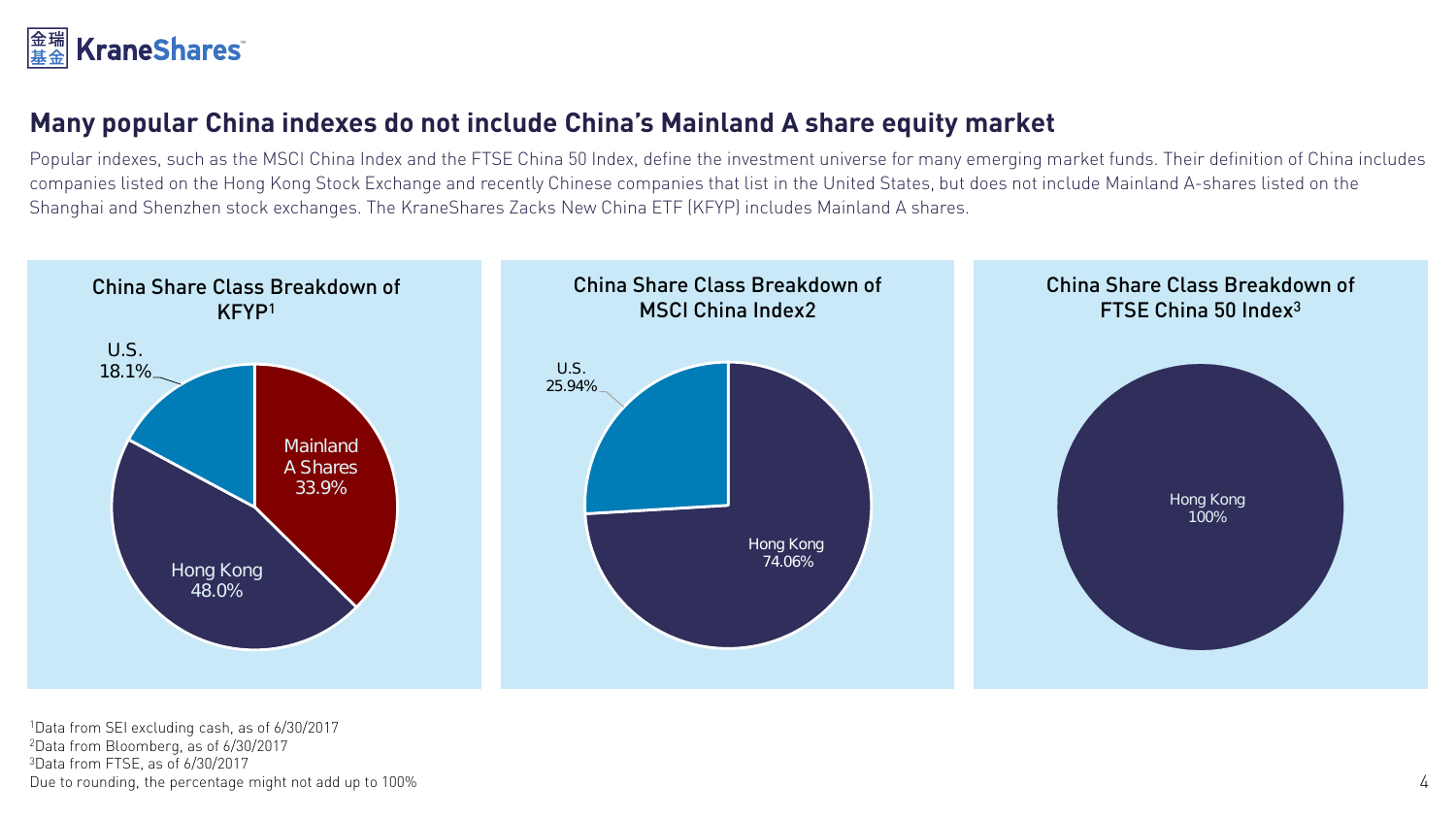# **Mainland China A-share equities exhibit low correlation to other global markets**

As Emerging Markets (EM) have become more correlated with Developed Markets over the years, the diversification benefits of EM investing have largely diminished

- Frontier Markets, countries whose stocks are less mature than those in EM, still have relatively low correlations with the rest of the world
- Remarkably, China A-shares exhibit an even lower correlation to the MSCI All Country World Index than Frontier Markets

|                | <b>ACWI</b> | <b>EAFE</b> | <b>EM</b> | <b>USA</b> | <b>China</b> | <b>Frontier</b> | <b>China A</b> |
|----------------|-------------|-------------|-----------|------------|--------------|-----------------|----------------|
| <b>ACWI</b>    | 1.00        |             |           |            |              |                 |                |
| <b>EAFE</b>    | 0.98        | 1.00        |           |            |              |                 |                |
| EM             | 0.91        | 0.88        | 1.00      |            |              |                 |                |
| <b>USA</b>     | 0.96        | 0.90        | 0.80      | 1.00       |              |                 |                |
| China          | 0.74        | 0.74        | 0.88      | 0.65       | 1.00         |                 |                |
| Frontier       | 0.83        | 0.81        | 0.86      | 0.74       | 0.71         | 1.00            |                |
| <b>China A</b> | 0.43        | 0.38        | 0.50      | 0.39       | 0.65         | 0.38            | 1.00           |

#### **MSCI Indexes Correlation to MSCI China A Index** MSCI Indexes Correlation to MSCI China A Index

Source: Table from Bloomberg, monthly average correlation from June 30, 2007 to June 30, 2017

- MSCI ACWI Index (ACWI) All Country World Index
- MSCI EAFE Index (EAFE) Europe, Australasia and Far East
- MSCI Emerging Markets Index (EM) Emerging Markets
- The MSCI USA Index (USA) United States of America
- MSCI China Index (China) Chinese companies listed in Hong Kong &
- USA • MSCI Frontier Emerging Markets Index (Frontier) - Frontier Markets
- MSCI China A Index (China A) Chinese companies listed on Shanghai and Shenzhen Stock Exchanges

Index returns are for illustrative purposes only. Index performance returns do not reflect any management fees, transaction costs or expenses. Indexes are unmanaged and one cannot invest directly in an index. Past performance does not guarantee future results. See page 17 for index definitions.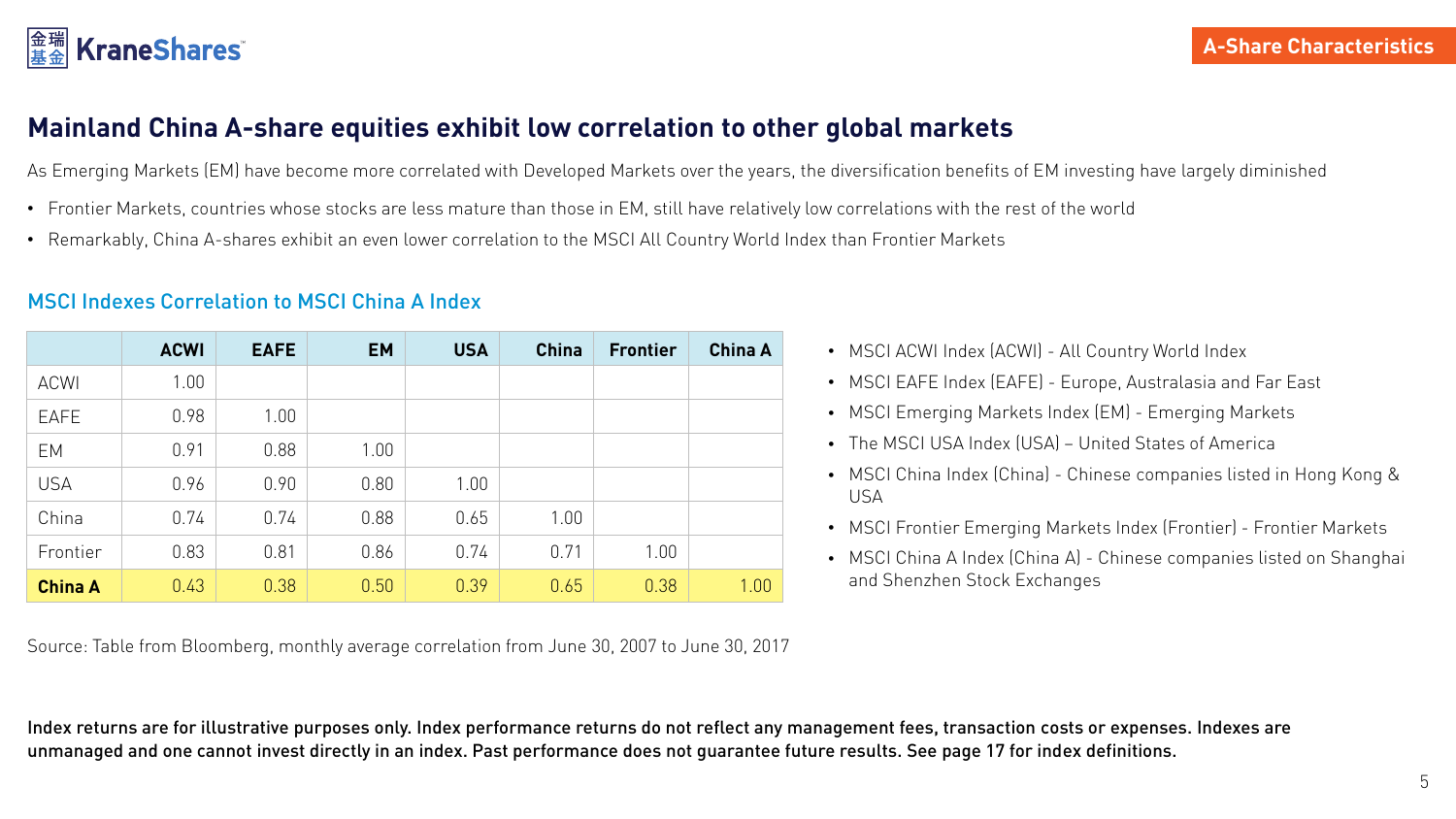# **金瑞 KraneShares**

# **China's 13th Five Year Plan provides investors with China's**

The Chinese government has outlined five key tenets that will drive all aspects of China's society. These tenets also reveal the economic sectors that the Chinese China's society. These teneted for arouth government has targeted for growth.

### **Five Year Plan Tenets:**





Xi Jinping –习近平 President of the People's Republic of China

 $\overline{6}$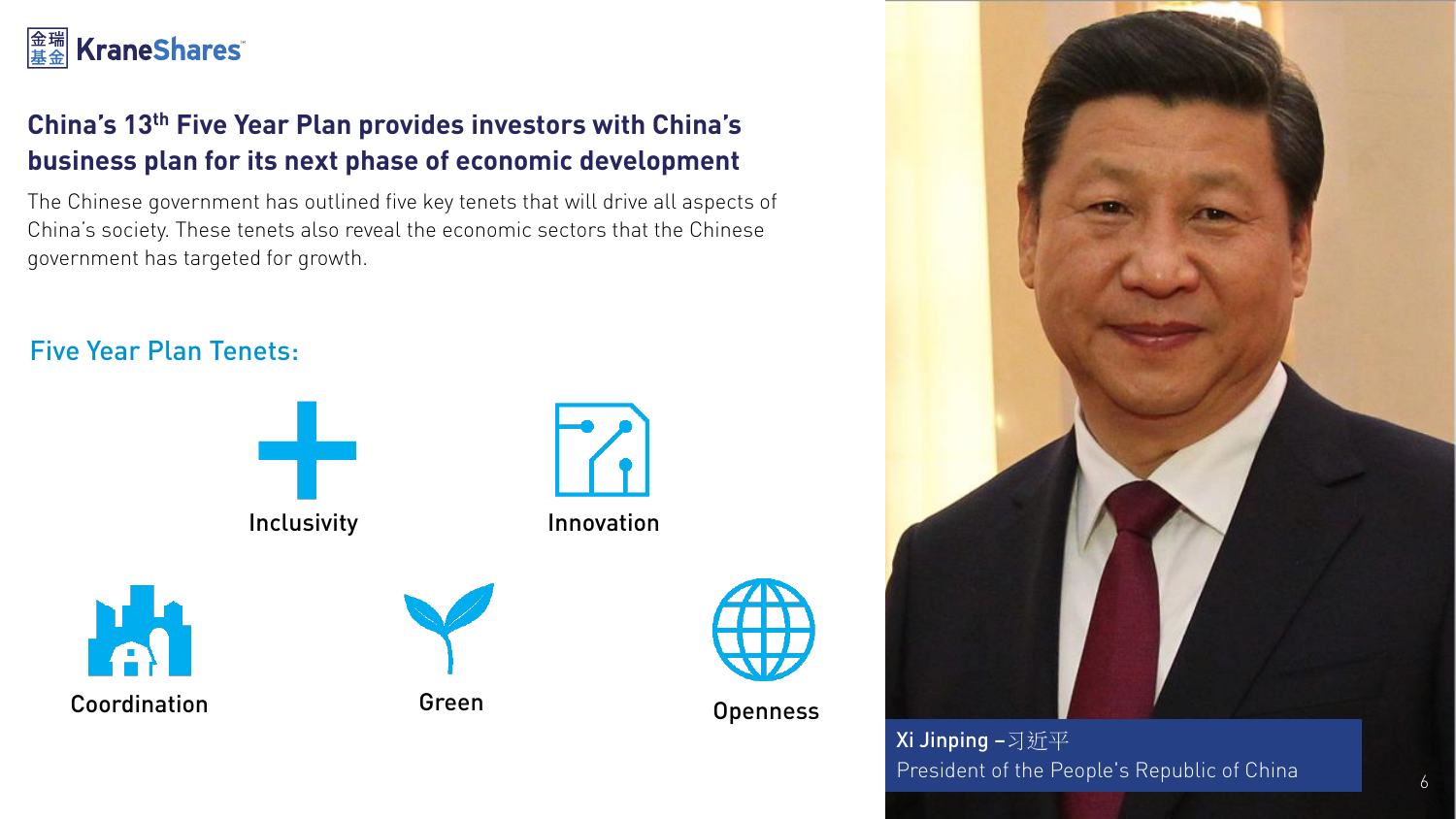

#### **Five Tenets of the 13th Five Year Plan**





#### Innovation

Shift China's economic structure into a higher-tech focus as a into a higher-tech focus as an primary driver of growth



Green

Protect the environment and pursue Protective environmentally friendly means of environmentally means of growth



**Openness**<br>Utilize both domestic and global markets to take a more active role markets to take a more active role in global governance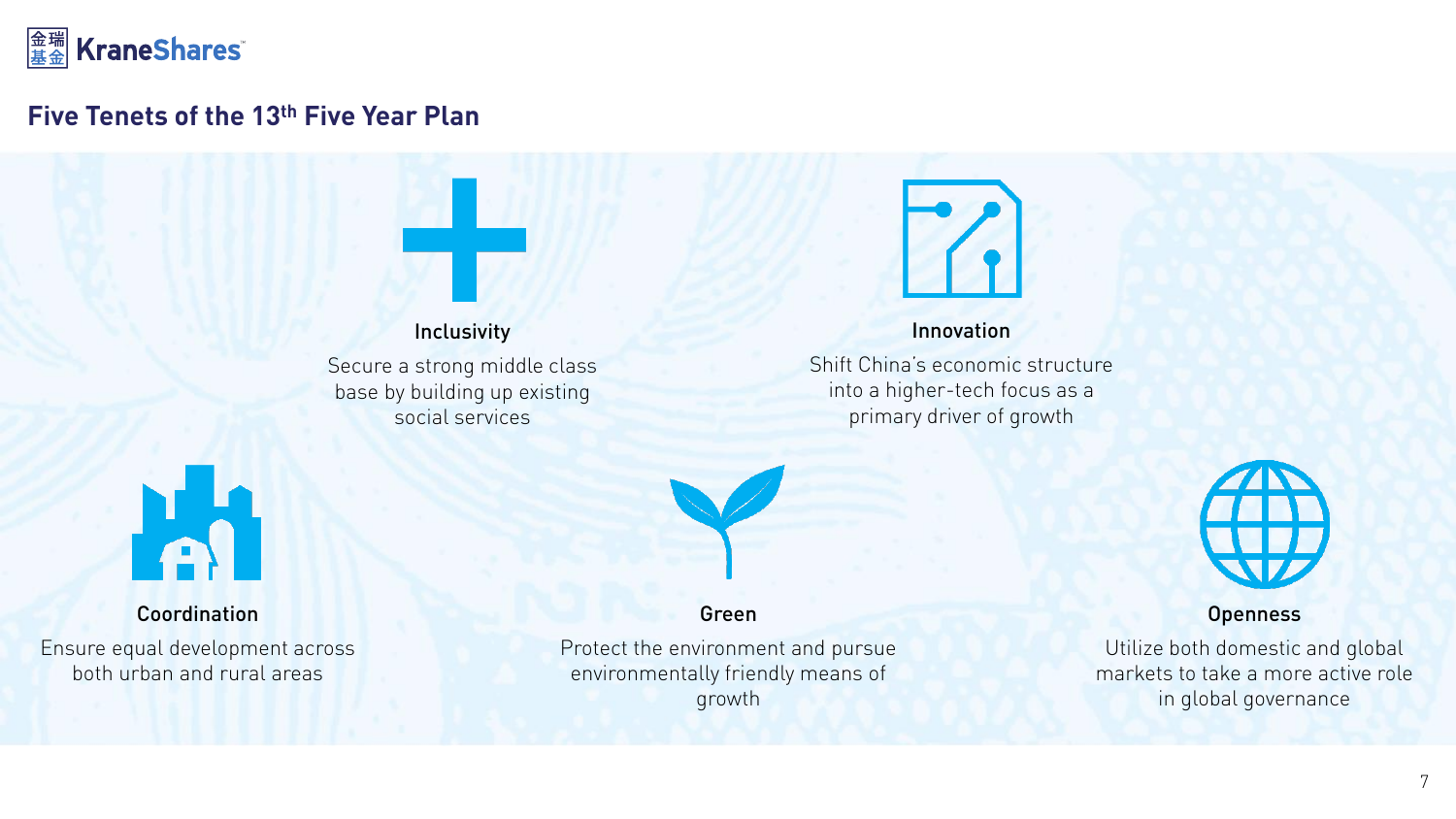

### **The main tenets of China's 13th Five Year Plan can be subdivided into social & economic policy areas of focus**

We believe these areas of focus may benefit as a direct result of the Chinese government's policies.

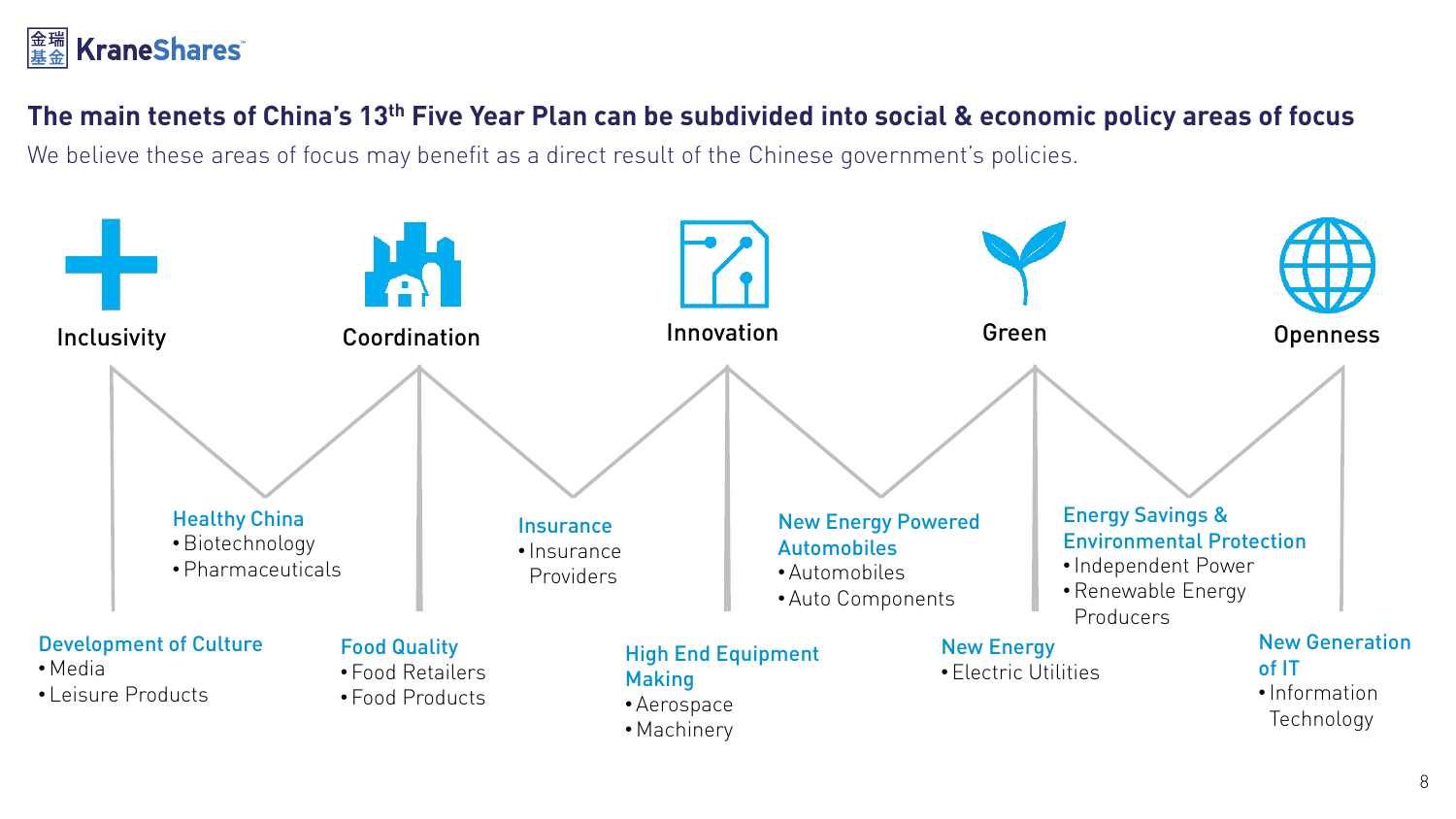

# **KraneShares partnered with Zacks Index Services to provide investors with exposure to tradable companies within the 13th Five Year Plan's focus areas**

We organized the focus areas into investable sectors and provided examples of KFYP holdings within these sectors.

| <b>Policy Focus Area(s)</b>                                                         | <b>Sector</b>                 | Largest Holding within Sector and % weight in KFYP as of<br>$6/30/2017*$ |  |  |
|-------------------------------------------------------------------------------------|-------------------------------|--------------------------------------------------------------------------|--|--|
| <b>Development of Culture</b>                                                       | <b>Consumer Discretionary</b> | SAIC Motor Corp. (3.90%)                                                 |  |  |
| <b>Food Quality</b>                                                                 | <b>Consumer Staples</b>       | Inner Mongolia Yili Group (3.54%)                                        |  |  |
| <b>Insurance</b>                                                                    | <b>Financials</b>             | Ping An Insurance Group (4.17%)                                          |  |  |
| <b>Healthy China</b>                                                                | Health Care                   | Jiangsu Hengrui Medicine (4.08%)                                         |  |  |
| <b>New Energy Powered Automobiles</b><br><b>High End Equipment Making</b>           | Industrials                   | Weichai Power Co. (2.77%)                                                |  |  |
| <b>New Generation of Information Technology</b>                                     | Information Technology        | Sunny Optical Tech (5.74%)                                               |  |  |
| <b>New Energy</b><br><b>Energy Savings &amp; Environmental</b><br><b>Protection</b> | <b>Utilities</b>              | Beijing Jingneng Clean Energy (1.64%)                                    |  |  |

\*The Fund's holdings are subject to change. See page 14 for the Fund's top 10 holdings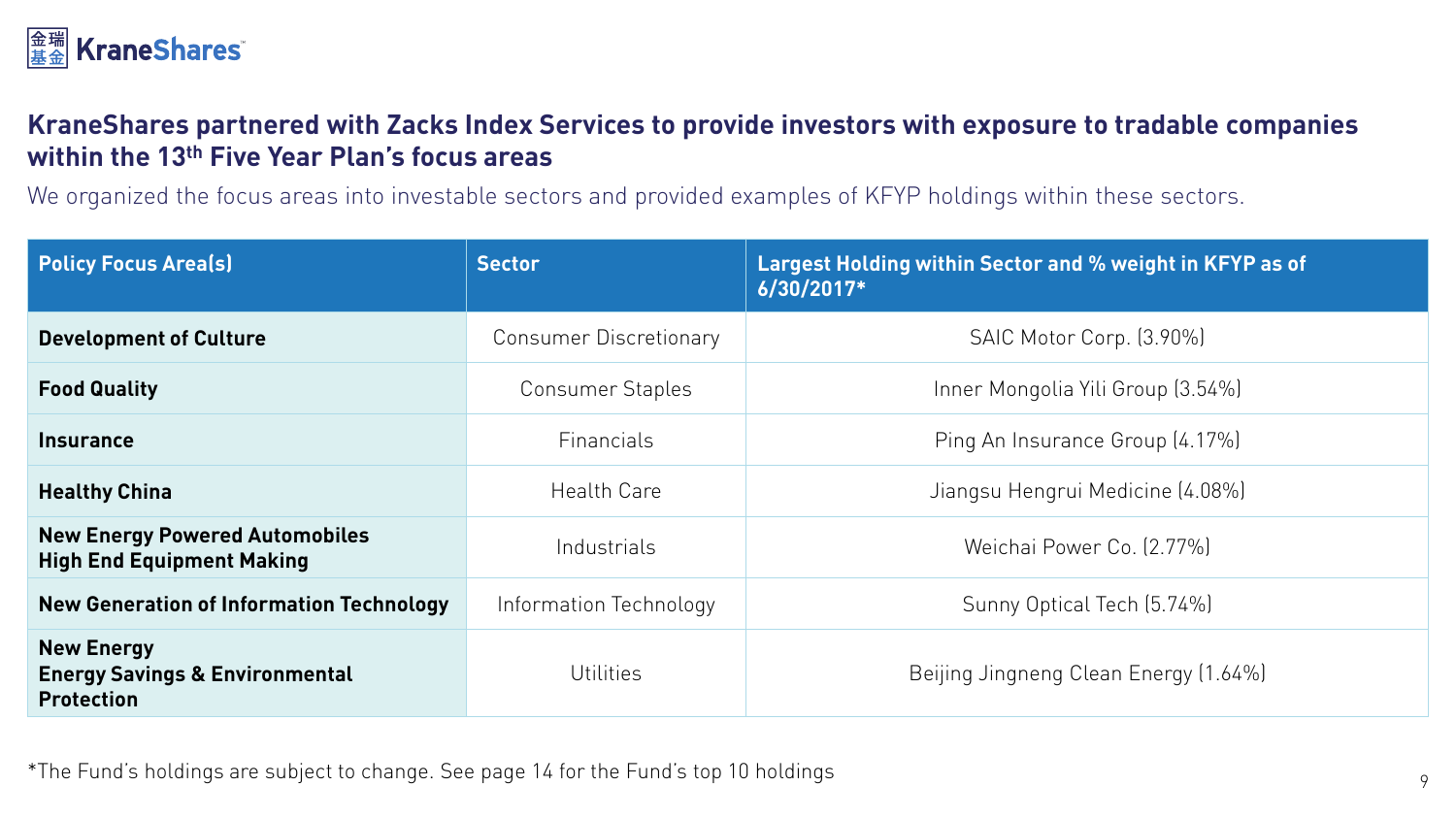# **金瑞 KraneShares**

### **KFYP provides balanced exposure to the companies poised to benefit from the 13th Five year Plan, regardless of where they choose to list.**

| <b>Consumer</b><br><b>Discretionary</b> | <b>SAIC Motor Corp</b>              | <b>SAIC MOTOR</b>                  | <b>Mainland Listed</b>                         | SAIC Motor Corporation Ltd., through joint ventures, manufactures and markets<br>automobiles and related parts and accessories.                                                                                                                                                  |
|-----------------------------------------|-------------------------------------|------------------------------------|------------------------------------------------|----------------------------------------------------------------------------------------------------------------------------------------------------------------------------------------------------------------------------------------------------------------------------------|
| <b>Consumer</b><br><b>Staples</b>       | Inner Mongolia<br>Yili Group        |                                    | <b>Mainland Listed</b>                         | Inner Mongolia Yili Industrial Group Co., Ltd. produces milk, powdered milk, ice<br>cream, and other dairy products. The Company also produces frozen food and<br>noodles.                                                                                                       |
| <b>Financials</b>                       | Ping An<br>Insurance Group<br>Co.   | 中国平安<br><b>PING AN</b>             | <b>Mainland Listed</b>                         | Ping An Insurance (Group) Company of China, Ltd. is a holding company whose<br>subsidiaries mainly deal with insurance, banking, and financial services.                                                                                                                         |
| <b>Health Care</b>                      | Jiangsu Hengrui<br>Medicine         | 信瑞                                 | <b>Mainland Listed</b>                         | Jiangsu Hengrui Medicine is not only a front-runner in China's innovative<br>medicine, but also a well-known Research and Development center of<br>antineoplastics* and surgical medicine in China.                                                                              |
| <b>Industrials</b>                      | Weichai Power<br>Co.                | 逛柴动力                               | <b>Mainland &amp; Hong Kong</b><br>dual Listed | Weichai Power Co. specializes in R&D, manufacturing and sale of diesel<br>engines. Its products are used in vehicles, marine vessels and power<br>generators.                                                                                                                    |
| <b>Information</b><br><b>Technology</b> | <b>SUNNY OPTICAL</b><br><b>TECH</b> | SUNNY OPTICAL<br><b>TECHNOLOGY</b> | <b>Hong Kong Listed</b>                        | Sunny Optical Technology (Group) Company Limited is a leading company in<br>integrated optical device manufacturer and optical imaging system solution<br>provider.                                                                                                              |
| <b>Utilities</b>                        | Beijing Jingneng<br>Clean Energy    |                                    | <b>Hong Kong Listed</b>                        | Beijing Jingneng Clean Energy Co, Ltd. provides clean energy in China. The<br>Company offers gas-fired power, heat energy, wind power, small to medium<br>hydropower, and other clean energy projects. Beijing Jingneng Clean Energy<br>owns and operates various energy plants. |

\*Antineoplastic: inhibiting or preventing the growth or development of malignant cells The Fund's holdings are subject to change. See page 14 for the Fund's top 10 holdings 10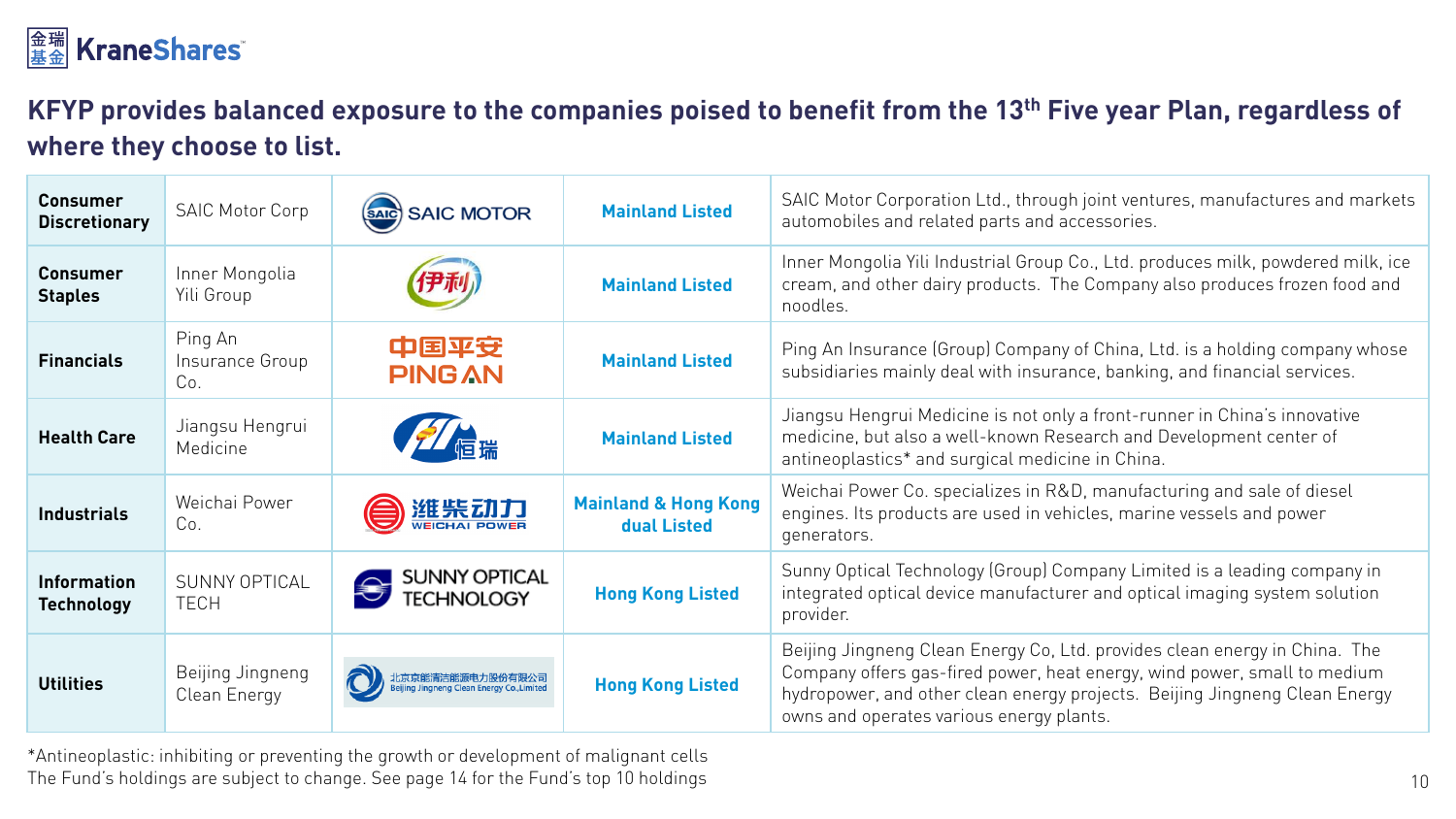

while elements of the Five Fight and affect all aspects of china's economy, the 13th Fight Plan is done as concluded. **by technology, consumer discretionary, healthcare, and consumer staples.**

#### **KFYP sector weightings vs. popular China index sector weightings** (as of Jun 30 2017)

| Sector <sup>+</sup>           | KFYP <sup>1</sup> | MSCI China Index <sup>2</sup> | FTSE China 50 Index <sup>2</sup> |
|-------------------------------|-------------------|-------------------------------|----------------------------------|
| <b>Technology</b>             | 50.8              | 37.2                          | 9.3                              |
| <b>Consumer Discretionary</b> | 18.2              | 10.4                          | 2.6                              |
| <b>Healthcare</b>             | 9.8               | 2.1                           | $\overline{0}$                   |
| <b>Consumer Staples</b>       | 11.4              | 1.9                           | $\overline{0}$                   |
| <b>Financials</b>             | 0.0               | 24.0                          | 50.0                             |
| Utilities*                    | 4.6               | 2.6                           | 1.3                              |
| <b>Industrials</b>            | 5.1               | 5.0                           | 6.2                              |
| <b>Materials</b>              | 0.0               | 1.2                           | 0.9                              |
| <b>Energy</b>                 | 0.0               | 5.1                           | 11.6                             |
| <b>Telecom</b>                | 0.0               | 6.3                           | 11.0                             |
| <b>Real Estate</b>            | 0.0               | 4.2                           | 7.4                              |

**KEY** 

**Five Year Plan Five Year Plan Sectors highlighted in Current** 



\*Clean energy companies, such as are classified as utilities, which results in KFYP's overweight. results in KFYP's overweight. In the second control of the second control of the second control of the second control of the second control of the second control of the second control of the second control of the second co

<sup>†</sup>Excluding cash<br>Due to rounding, the percentage might not add up to 100%.

Due to rounding, the percentage might not add up to 100%.<br>1 Data from FTF Research Center as of 6/30/2017 Sector we <sup>1</sup>Data from ETF Research Center as of 6/30/2017. Sector weights are subject to change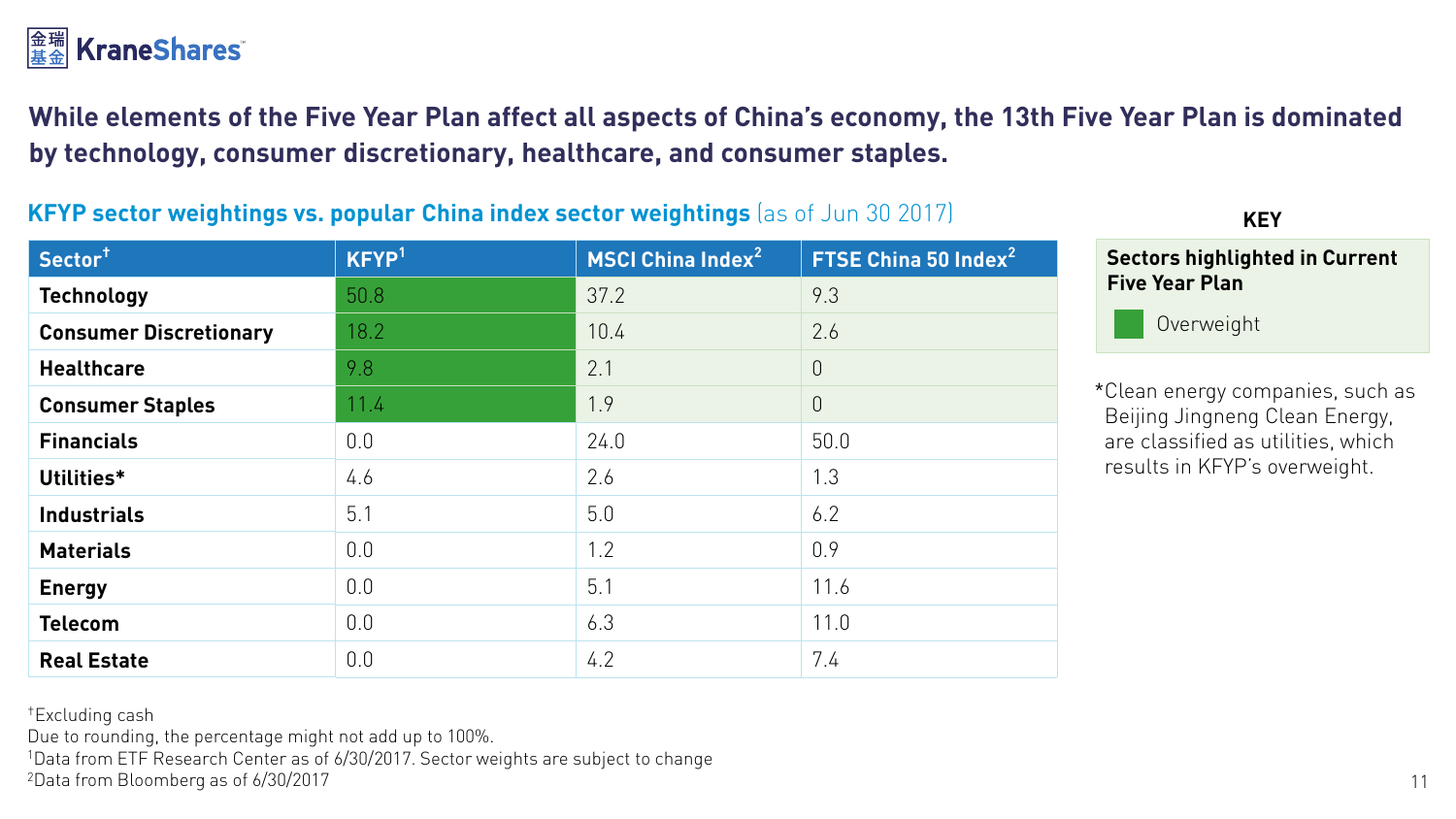# **金瑞 KraneShares**

**Our smart-beta\* approach eliminates companies not highlighted in China's 13th Five Year Plan and screens for positive attributes among stocks in favored sectors across five major exchanges where Chinese companies list.**

**Smart Beta Filtering Process for Holdings Selection**

|                                                                                                                                                                                            | <b>Stock Universe</b>          | Select stocks from Chinese companies<br>listed on the Shanghai, Hong Kong, and<br><b>US Stock Exchanges</b>       | Process               |
|--------------------------------------------------------------------------------------------------------------------------------------------------------------------------------------------|--------------------------------|-------------------------------------------------------------------------------------------------------------------|-----------------------|
|                                                                                                                                                                                            | <b>Stock Liquidity</b>         | Implement liquidity screen based on average<br>daily volume to eliminate illiquid stocks                          | Narrowing             |
|                                                                                                                                                                                            | <b>Five Year Plan Focused</b>  | Eliminate stocks in sectors not highlighted In the<br>13th Five Year Plan                                         | General               |
|                                                                                                                                                                                            | <b>Stock Analysis</b>          | Select top 40 companies from Fundamental Value<br>Analysis <sup>1</sup> and Technical Score Analysis <sup>2</sup> | Process               |
| *Smart beta is an<br>investment style where a<br>manager passively follows<br>an index designed to take<br>advantage of perceived<br>systematic biases or<br>inefficiencies in the market. | <b>Stock</b><br><b>Weights</b> | Group companies In Three Tranches based on market capitalization <sup>3</sup>                                     | Narrowing<br>Specific |

1.Fundamental Value Analysis: Free Cash Flow

2.Technical Score Analysis: Rank month volatility month volatility

3.Three Tranches: Top third of Second Tranche at 2.5% and Third Tranche at 1.25% Third Tranche at 1.25%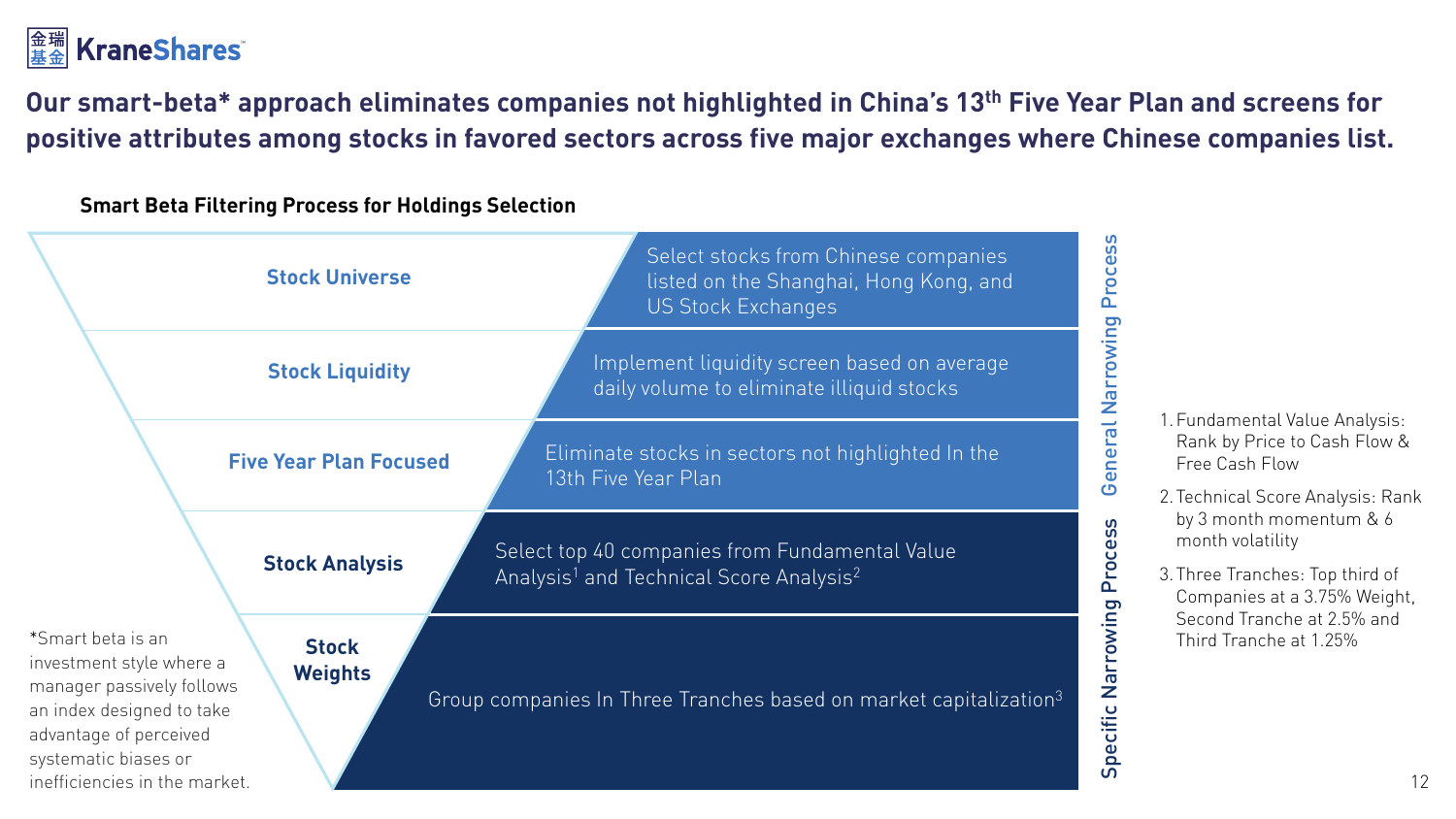#### |金瑞|<br>|其全| **KraneShares**

#### **About KFYP's Index Construction: The Zacks New China Index** The Zacks New China Index

- The primary business of a constituent must operate in a targeted industry of China's 13th Five-Year Plan
- Eligible constituents are stocks listed on the Hong Kong Stock Exchange, American Depositary Receipts listed on major U.S. exchanges American Depositary Receipts listed on major U.S. exchanges
- The 3-month average daily trading volume must be greater than U.S.\$1 million and the per share price must be greater than U.S. \$0.10 million and the per share price must be greater than U.S.  $\frac{1}{2}$ .
- Sectors expected to benefit from the Plan are evaluated and then stocks including price, cash flow, free cash flow, momentum and volatility including price, cash flow, free cash flow, momentum and volatility  $\mathbf{r}$
- At rebalance, the top 10 largest capitalization stocks will each represent approximately 2.5%, and the smallest 10 capitalization stocks will each represent approximately 1.25% represent approximately 1.25% in the set of the set of the set of the set of the set of the set of the set of the set of the set of the set of the set of the set of the set of the set of the set of the set of the set of th
- At rebalance, no sector will represent more than 40% of the Index
- The Index is rebalanced once a year

| <b>Number of positions</b>                       | 40                   |
|--------------------------------------------------|----------------------|
| <b>Largest Market</b><br><b>Capitalization</b>   | \$338,978.12 million |
| <b>Smallest Market</b><br><b>Capitalization</b>  | \$741.37 million     |
| <b>Weighted Average Market</b><br>Capitalization | \$14,328.33 billion  |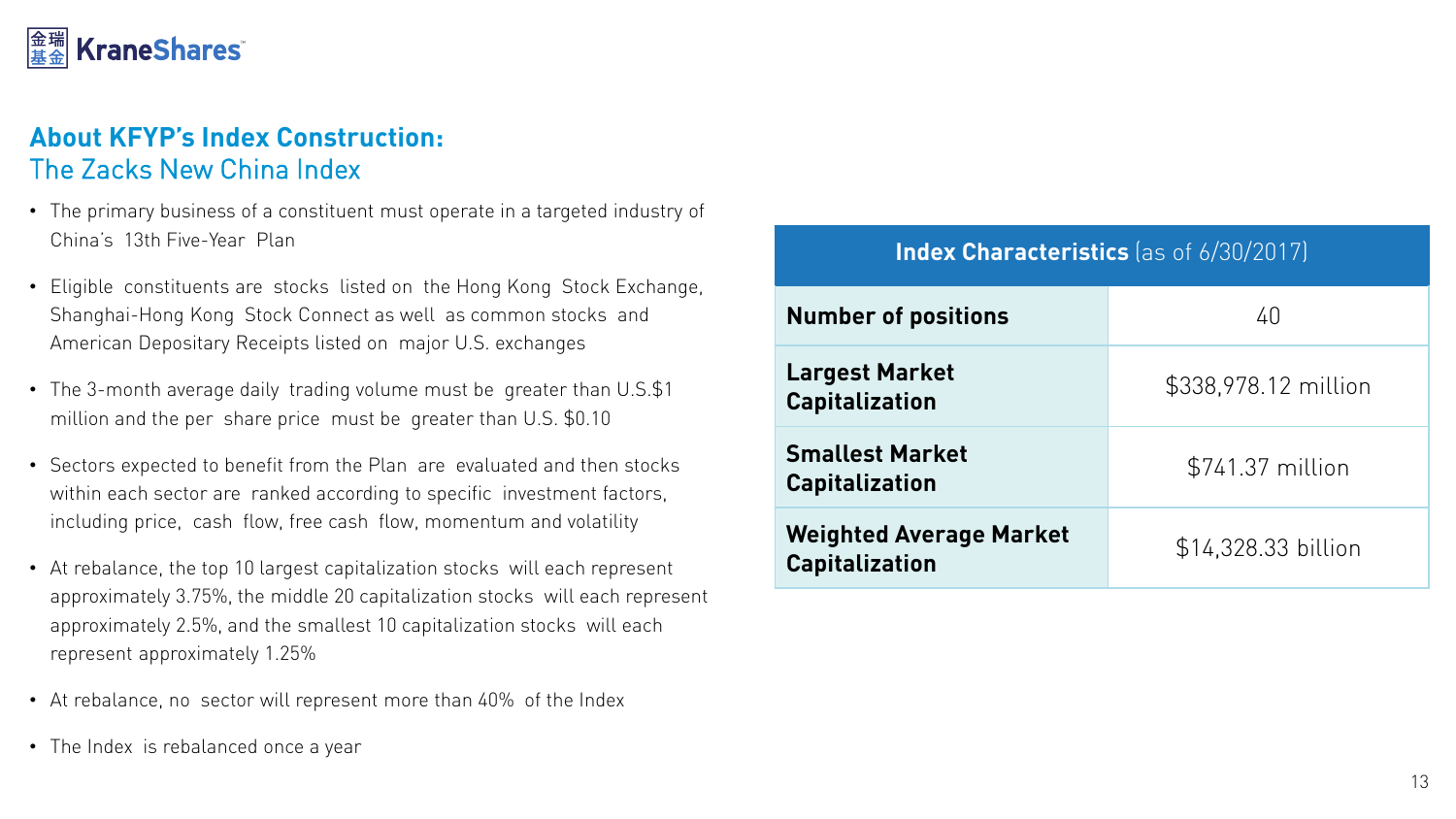# $\left|\frac{\hat{x}}{\hat{x}}\right|\frac{1}{\hat{x}}$  KraneShares

### KraneShares Zacks New China ETF\* (ticker: KFYP)

KFYP tracks the Zacks New China Index which takes a smart-beta approach to provide exposure to companies listed in Mainland China, Hong Kong, and the United States whose primary business or businesses are important in the current Five-Year Plan of the central Chinese government.

The sectors expected to benefit from the Plan are evaluated and the stocks within each sector are subsequently ranked based on various investment factors, including price, cash flow, free cash flow, momentum and volatility. Based on the foregoing, the top 40 cash flow, free cash flow, momentum and volume, cases in the top going, the top 40 stocks are included in the fund's holdings.

\*Formerly the KraneShares CSI New China ETF

| <b>Fund Details</b>                   | As of 6/30/2017          | <b>Top Ten Holdings</b><br>as of 6/30/2017    | <b>Ticker</b>            | $\frac{0}{n}$ |
|---------------------------------------|--------------------------|-----------------------------------------------|--------------------------|---------------|
| <b>Ticker</b>                         | <b>KFYP</b>              | The Fund's Holdings are Subject to<br>Change. |                          |               |
| <b>Index Name</b>                     | Zacks New China<br>Index | SUNNY OPTICAL TECH                            | 2382 HK                  | 5.74          |
|                                       |                          | TENCENT HOLDINGS LTD                          | 700 HK                   | 4.7           |
| <b>Primary Exchange</b>               | <b>NYSE</b>              | AAC TECHNOLOGIES HOLDINGS                     | 2018 HK                  | 4.49          |
|                                       |                          | NETEASE INC-ADR                               | <b>NTES</b>              | 4.29          |
| <b>Total Annual Fund</b><br>Operating | 0.73%                    | PING AN INSURANCE GROUP C                     |                          | 4.17          |
| <b>Expenses</b>                       |                          | JIANGSU HENGRUI MEDICINE                      | $\overline{\phantom{a}}$ | 4.08          |
|                                       |                          | SAIC MOTOR CORP LTD-A                         | $\overline{\phantom{a}}$ | 3.90          |
| <b>Inception Date</b>                 | 7/22/2013                | CHINA LODGING GROUP-SPON                      | <b>HTHT</b>              | 3.86          |
| <b>Distribution</b>                   | Semiannually             | INNER MONGOLIA YILI INDUS                     | $\overline{\phantom{a}}$ | 3.54          |
| Frequency                             |                          | CHINA PACIFIC INSURANCE G                     |                          | 3.39          |

#### KFYP Performance History as of 6/30/2017

|                      | <b>Cumulative %</b> |        |                                     | <b>Average Annualized %</b> |       |                                     |  |
|----------------------|---------------------|--------|-------------------------------------|-----------------------------|-------|-------------------------------------|--|
|                      | 3 Mo                | 6 Mo   | <b>Since Inception</b><br>7/31/2013 | 1Yr                         | 3Yr   | <b>Since Inception</b><br>7/31/2013 |  |
| Fund NAV             | 10.39%              | 29.57% | 71.52%                              | 37.98%                      | 9.22% | 14.67%                              |  |
| <b>Closing Price</b> | 12.31%              | 33.42% | 73.47%                              | 51.25%                      | 9.74% | 15.00%                              |  |
| Index <sup>+</sup>   | 2.89%               | 21.39% | 71.57%                              | 30.05%                      | 7.86% | 14.45%                              |  |

†The Hybrid KFYP Index (noted as "Index" above in the chart) consists of the CSI China Overseas Five Year Plan Index from the inception of the Fund through June 1, 2016, and the Zacks New China Index after<br>June 1, 2016, an June 1, 2016, and the hybrid of both indices on June 1, 2016.

investor's shares, when sold or redeemed, may be worth more or less than their original cost and current performance may be lower or higher than the performance quoted. For performance data<br>current to the most recent month **current to the most recent month end, please visit www.kraneshares.com**

**Index returns are for illustrative purposes only. Index performance returns do not reflect any management fees, transaction costs or expenses. Indexes are unmanaged and one cannot invest directly** 

5.74  $4.7$ 

3.86 3.54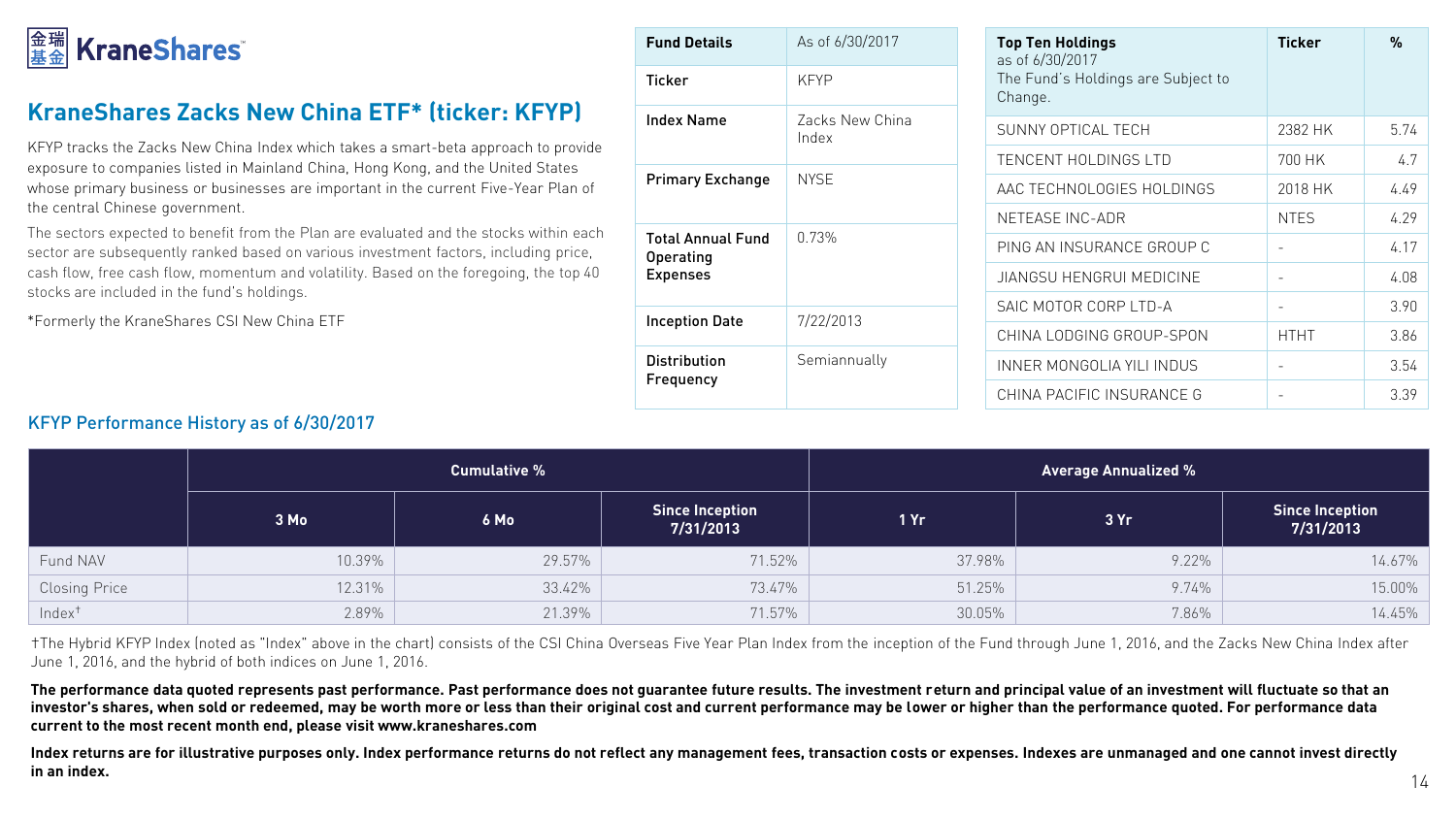

# **KFYP's performance compared to the U.S., Emerging Markets, & Other China Indexes**





#### Past Year as of 6/30/2017\*

 $T$ oss dividend tax data from Bloomberg as of 6/30/2017. See page 12 for standard performance.

**\*Cumulative return is the aggregate amount that an investment has gained or lost over time.**  investor's shares, when sold or redeemed, may be worth more or less than their original cost and current performance may be lower or higher than the performance quoted. For performance data<br>current to the most recent month **current to the most recent month end, please visit www.kraneshares.com**

#### See page 17 for index definitions.

**Index returns are for illustrative purposes only. Index performance returns do not reflect any management fees, transaction costs or expenses. Indexes are unmanaged and one cannot invest directly in** 

The S&P 500 and MSCI Emerging Markets Indexes were chosen to represent the U.S. and broader emerging markets respectively because they are considered to be the industry standard bearers for representing these markets. The S&P China BMI, MSCI China and FTSE China 50 indexes were chosen because they are popular measures of the broad Chinese market. representing these markets. The S&P China BMI, MSCI China and FTSE China 50 indexes were chosen because they are popular measures of the broad Chinese market.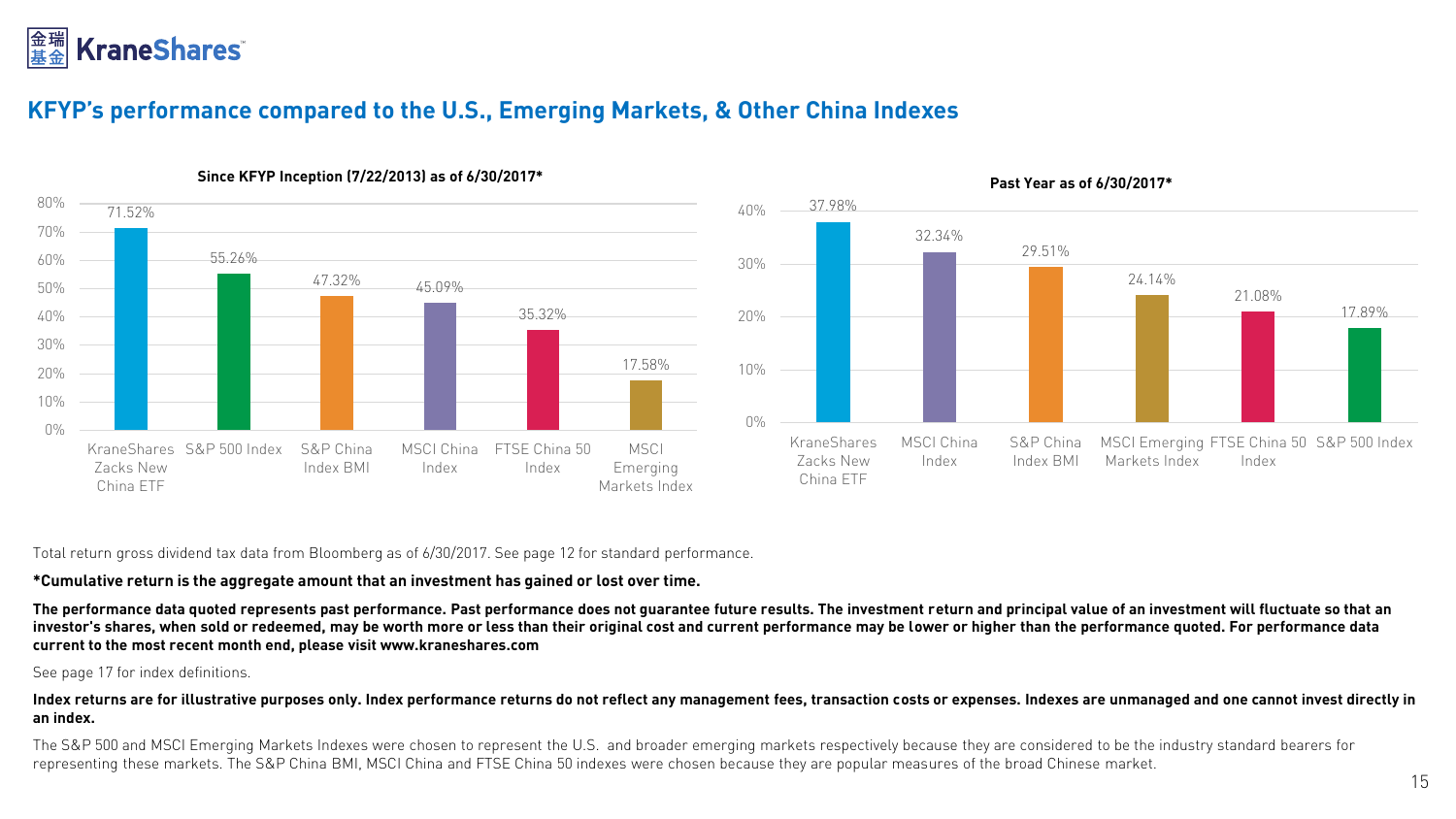# **KraneShares**

# **KraneShares Zacks New China ETF provides unique policy driven exposures utilizing a smartbeta methodology**

- Proprietary multi-factor smart-beta methodology screens for companies with strong risk/reward characteristics
- Selection universe based on China's 13<sup>th</sup> Five Year Plan and focuses on strategic sectors and industries stated in the plan
- Directly holds Chinese companies listed on the Shanghai, Hong Kong and US Exchanges
- Focuses on domestic consumption with a specific emphasis on internet and technology integration with manufacturing
- Provides a vehicle to "co-invest" with the Chinese government



The ceiling of the 10,000-seat auditorium in China's great Hall of the People . 16 and 2016 the People and 2016 the People and 2016 the People and 2016 the People and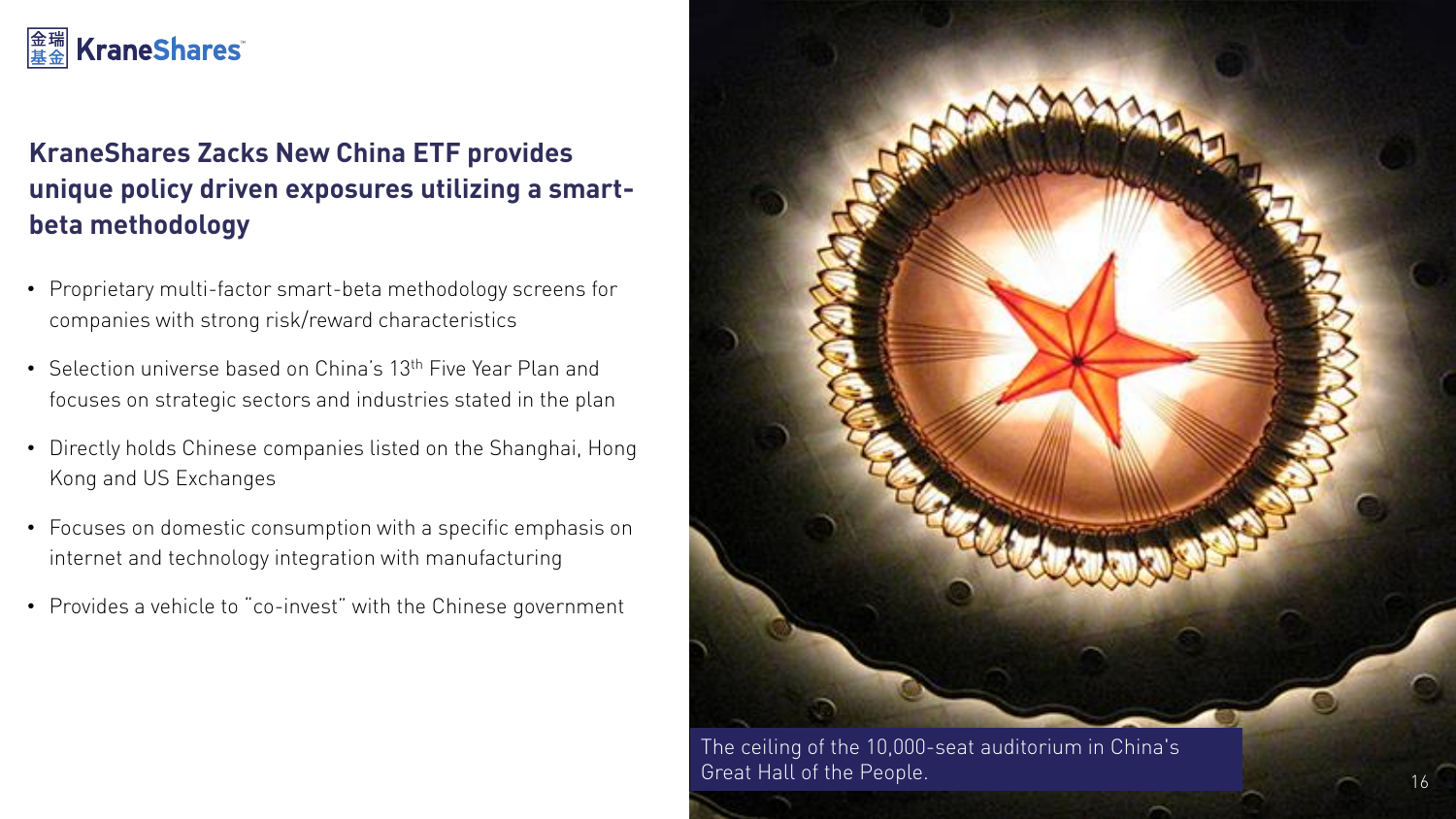

**Index Definitions:** 

**MSCI China Index:** The MSCI China Index captures large and mid cap representation across China H shares, B shares, Red chips and P chips.

**FTSE China 50:** is a real-time tradable index comprising 50 of the largest and most liquid Chinese stocks (H Shares, Red Chips and P Chips) listed and trading on the Stock<br>Exchange of Hong Kong (SEHK).  $\overline{S}$   $\overline{S}$ .

**The S&P 500 Index:** is an American stock market index based on the market capitalizations of 500 large companies having common stock listed on the NYSE or NASDAQ.

sa communication benchmark that defines a comprehensive benchmark that defines and measures the publicly traded companies and companies the investory of the legally  $\overline{y}$ 

**MSCI ACWI Index**: captures large and mid cap representation across 23 Developed Markets (DM) and 23 Emerging Markets (EM) countries.

**The MSCI EAFE Index:** is an equity index which captures large and mid cap representation across Developed Markets countries around the world, excluding the US and Canada.

**The MSCI Emerging Markets Index:** captures large and mid cap representation across 23 Emerging Markets (EM) countries.

**The MSCI USA Index**: is designed to measure the performance of the large and mid cap segments of the US market.

**The MSCI Frontier Emerging Markets (FEM) Index:** captures large and mid cap representation across 27 Frontier Emerging Markets countries.

**The MSCI China A Index:** captures large and mid cap representation across China securities listed on the Shanghai and Shenzhen exchanges.